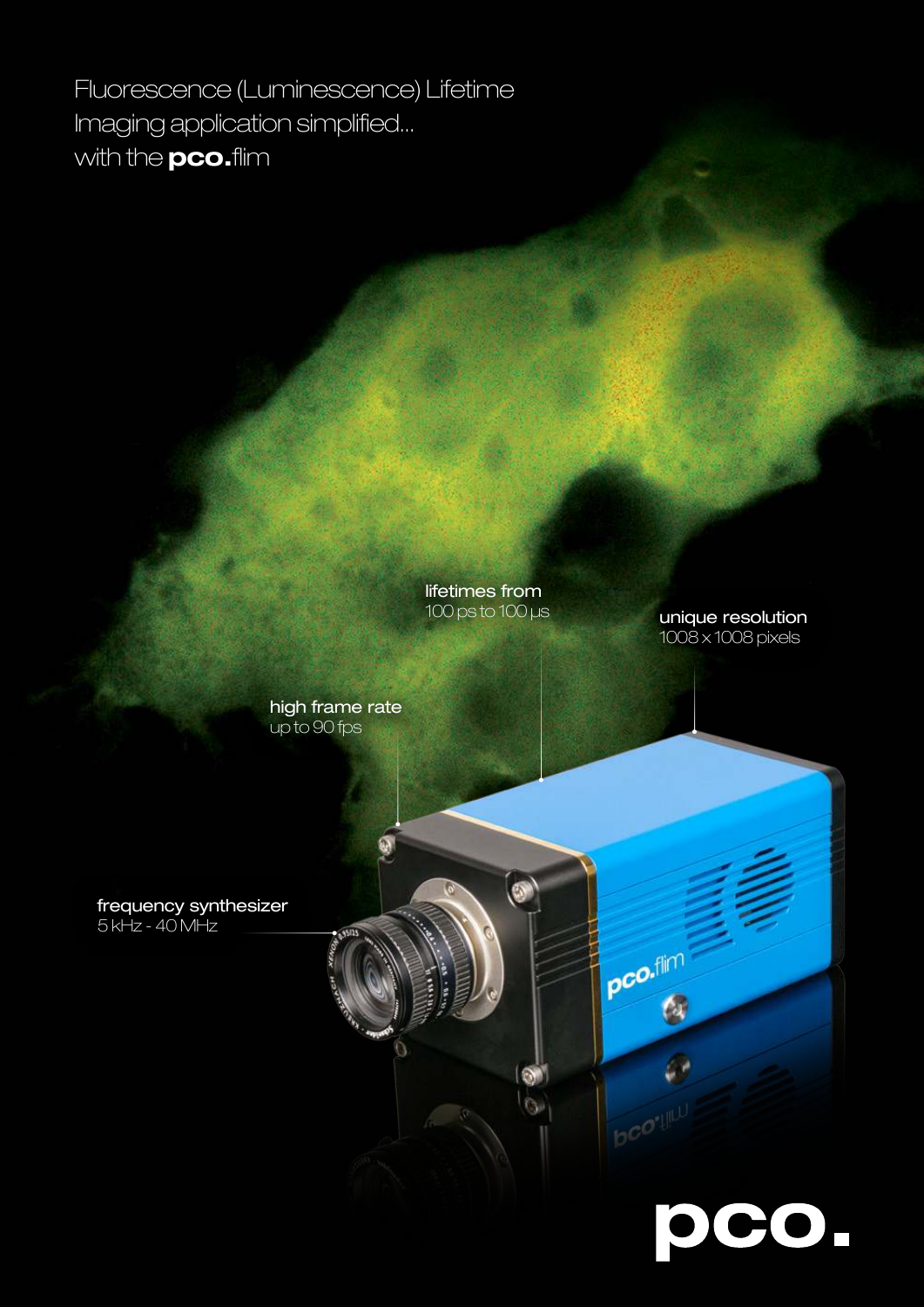# FLUORESCENCE LIFETIME IMAGING – APPLICATION SIMPLIFIED...

For many years the phenomenon of photoluminescence has been used for a variety of purposes in life science applications, ranging from bio markers to sensing applications. Each of the luminophores that are applied has multiple characteristic parameters, which can be exploited for investigations.

The most prominent parameter is the luminescent emission itself, the fluorescence or phosphorescence intensity. The intensity is used qualitatively and quantitatively, but the latter strongly depends on the light field and the optical conditions around the luminophore. Similarly it is known that the luminescence decay or lifetime is an additional characteristic parameter of such a dye, which can provide additional information (see figure 1 and 5) or more reliable information than the luminescence intensity.

Although the possibilities of the luminescence lifetime have been known for many years, only few commercial camera systems are available. There are image intensifier based camera systems for frequency domain FLIM or scanning systems for time domain FLIM and camera based systems for time domain FLIM for longer lifetimes (range of microseconds and longer). Additional equipment such as frequency or timing generators was required to create such systems, which in many cases were quite bulky and expensive. Due to technical developments in the area of CMOS image sensors, it is now possible to manufacture image sensors whose pixels can be directly modulated up

to 40 MHz, which is an excellent prerequisite for the design of an all solid-state frequency domain FLIM camera system. Based on such a new CMOS image sensor, a highly integrated frequency domain FLIM camera system has been developed, which reduces efforts and costs of luminescence lifetime imaging systems. The principle is based on a charge swing in each pixel which allows for a very fast change of the direction of the luminescence induced charge carriers. In case of the pco.flim camera system it allows for modulation frequencies of up to 40 MHz.

If a luminophore is excited by a sinusoidally modulated light it will react with a sinusoidal emission of light, but the reaction will be delayed due to the luminescence lifetime. This delay, technically called a phase angle between the excitation and emission, can be measured. Figure 2 shows the charge swing of the pixel, how it synchronizes with the integration of half the sinus signal and how it can be used to measure the phase angle of the emission.

While the switch in the pixel points to tap A, all generated charge carriers are collected there; this is done to integrate along half of the period of the sinusoidal emission, then the switch changes direction, and the second half period is integrated into tap B. The first integral corresponds to the phase angle value of 0° (tap A) and the second integral corresponds to a phase angle value of 180° (tap B). To reconstruct the sinusoidal signal and determine the phase angle, at least one second measurement is required.



Figure 1: The left photo shows the fluorescence intensity of HEK-293 cells which expressed a CFP/DJ-1 protein as control of a FRET experiment. The middle image shows the phase angle derived distribution of fluorescence lifetimes in the range of 0 – 4 ns (imageJ LUT 16 colors, colorbar 0 – 4 ns) which has been masked by an intensity filter. The range of lifetimes around 2 ns was found in all of the 26 cells, which have been measured and showed about 10% FRET<br>efficiency compared to the pure CFP expression. The right image shows t color images are false color coded using the same colorbar and LUT) without mask (courtesy of Prof. Dr. F.S. Wouters and Dr. G. Bunt, University Medicine Göttingen).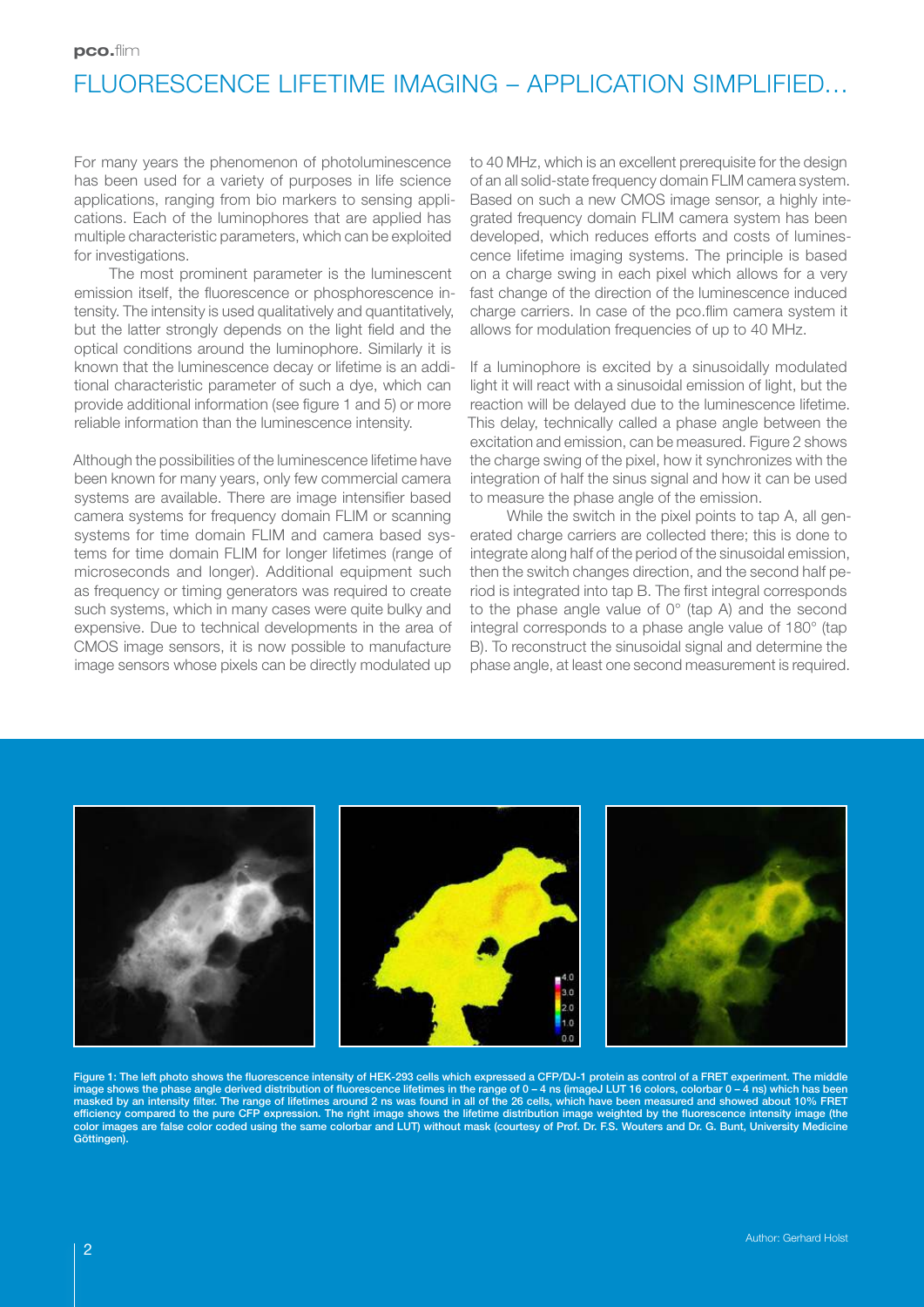# FLUORESCENCE LIFETIME IMAGING – APPLICATION SIMPLIFIED...

Therefore a phase angle offset of  $\Delta \Phi = 90^\circ$  is introduced between the excitation and the emission, and the measurement is repeated (lower signal in figure 2). Now the integrals correspond to the phase angles of 90° (tap A) and 270° (tap B). With these values or images it is possible to calculate three images: an image of the luminescence intensity, an image of the phase angle distribution and an image of the modulation index distribution. The latter two can be converted into luminescence lifetime distributions. Since one integration in most cases is not enough, the integration is repeated until sufficient signal is collected, which means that during an exposure time of for example 100 ms, the switch is triggered with the modulation frequency.

### FLIM set-up

Now the devices needed for a FLIM measurement are the new pco.flim camera system and an appropriate light source that can use the modulation signal and the dark gate signal coming from the camera. In principle, that is all that is needed. Figure 3 shows a structural overview of a set-up for luminescence lifetime imaging with a pco.flim camera system, in which the camera is the frequency master. The pco.flim camera sends the modulation signal and the dark gate signal to the light source, which should be capable of accepting both signals.

While the modulation signal controls the modulation of the excitation light, the gate signal controls whether the excitation light in general is switched ON or OFF, because the light has to be switched OFF during image readout time<sup>1</sup>. It depends on the application which modulatable light source (fig. 3, modulatable light source) is appropriate (required frequency range), which can be anything from LED to laser diodes that can be properly modulated in the intended frequency range. The modulated light can pass an optical excitation light filter (fig. 3, excitation filter) and will excite the luminophore in the sample of interest.

For that purpose it might be necessary to add additional optics to guide and shape the light to the sample. The optics are not included in the overview. The luminescent sample in turn will emit luminescence light. This light has to pass some sort of optical emission filters (fig. 3, emission filter) and will be imaged by optics (fig. 3, imaging optics) to the image sensor of the pco.flim.

It is not important whether the emission has to first pass the optics and then the filter or vice versa; figure 3 shows just one version. The optics can range from lenses to microscopes, depending on the application. According to the operation modes and settings, the pco.flim camera system will transfer the images to the controlling computer (fig. 3, computer) via the USB 3.0 data interface. The examples given in figure 3 are just placeholders to show the flexibility of the pco.flim system. Since the camera includes the generation and control of the modulation signals, the overall set-up is reasonably simple.

<sup>1</sup>The QMFLIM2 Image Sensor

catches additional noise, when light shines on the image sensor during readout.



windows (grey rectangles). At first, for Image I<sub>1</sub> the first half of the period is<br>integrated, which corresponds to tap A is active and  $\Phi = 0^{\circ}$ , and subsequently the image  $I_3$  is integrated, which corresponds to tap B is active and  $\Phi$  = 180°. For the next recording the synchronization is shifted by  $\Delta\Phi = 90^\circ$ , such that the first half period of integration covers  $I_2$ , which corresponds to tap A is active and  $\Phi = 90^\circ$ , and subsequently the image  $I_4$  is integrated, which corresponds to tap B is active and  $\Phi = 270^{\circ}$ .

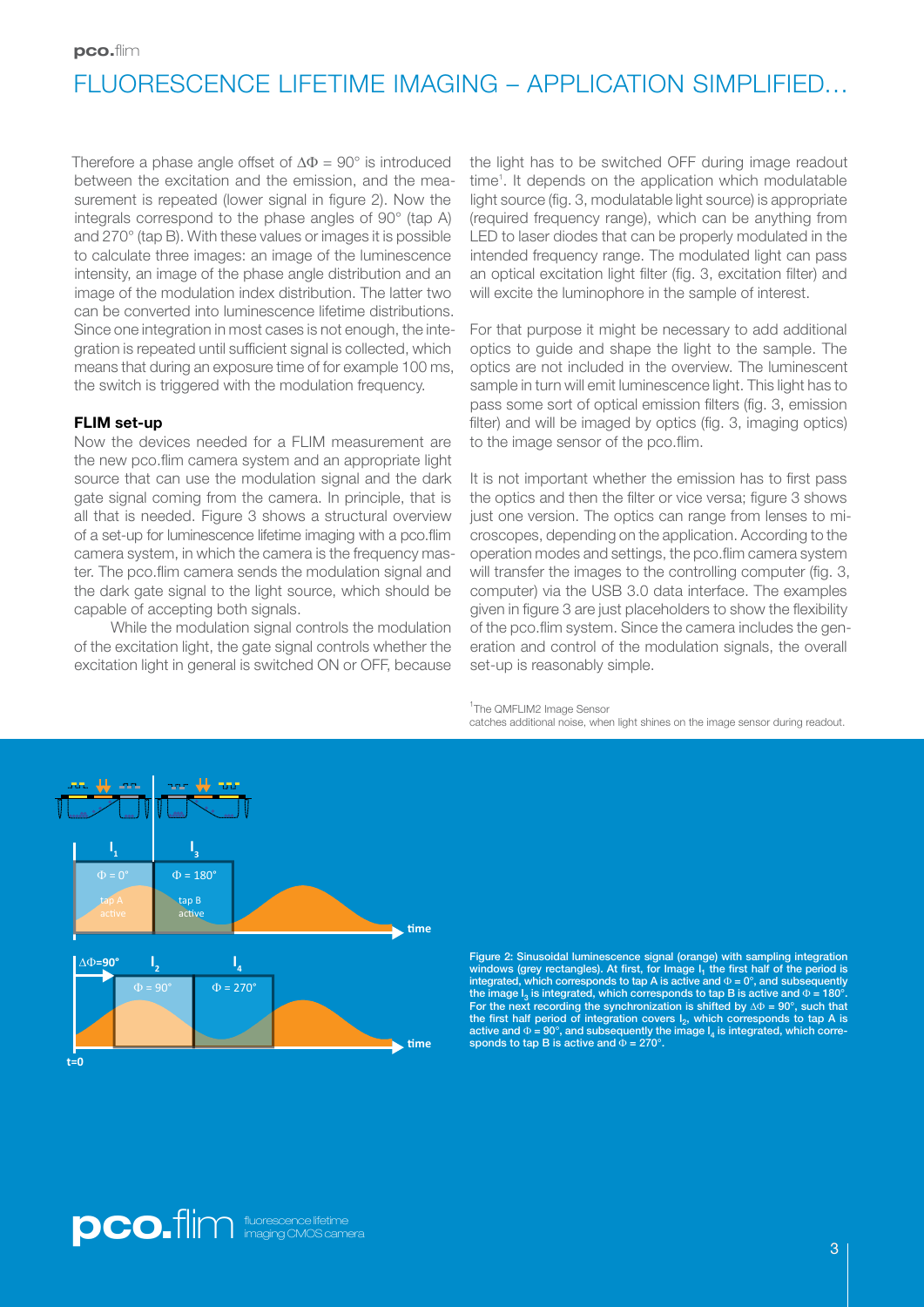## FLUORESCENCE LIFETIME IMAGING – APPLICATION SIMPLIFIED…

#### Frequency vs. time domain luminescence lifetime measurements

In theory there is no difference regarding the information content of the two types of decay or lifetime measurements, since both methods give the same results, but with different experimental requirements.

The frequency domain measurement requires a reference measurement to cancel out the influence of the optical path, which might not be necessary for the time domain measurement, but time domain measurements with image sensors are not possible down to the nanosecond range, since the fastest available CMOS image sensors still have minimum exposure times of more than 100 nanoseconds, while the frequency domain camera system pco. flim, even at a modulation frequency of 30 MHz, can resolve 100 picosesconds. For example the differences between the pollen grains (yellow in figure 5 middle image) and the leaf cells (blue and green in figure 5 middle image) were in the range of 1.2 ns.



Figure 4: The pco.flim FLIM camera system attached to the camera port of an inverted microscope with the controlling PC.



Figure 3: Structural overview of a set-up for luminescence lifetime imaging with a pco.flim camera system.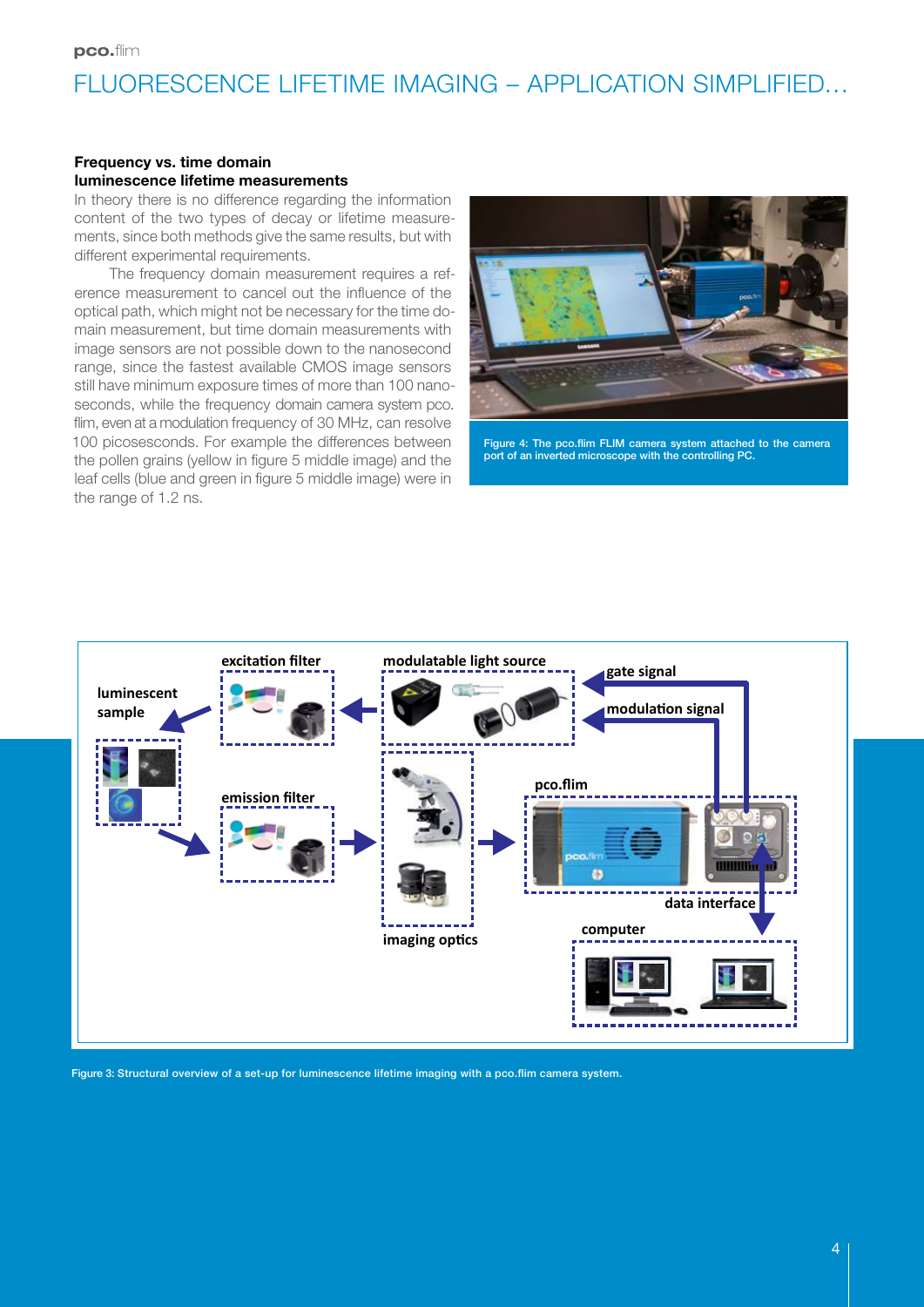## FLUORESCENCE LIFETIME IMAGING – APPLICATION SIMPLIFIED...

#### FLIM camera system

The FLIM camera system pco.flim includes a complete frequency synthesizer, which is required for the generation of the modulation signals in the frequency domain. Therefore the only additional device needed for FLIM measurements is an appropriate excitation light source, which can use either sinusoidal or rectangular modulation signals and a dark gate signal to switch off the light during readout of an image.

The pco.flim has a resolution of 1008 x 1008 pixels and can read out a maximum of 90 double images/s. The effective frame rate is about 20 frames/s, due to the fact that a minimum of 2 double images have to be read out for a proper sine fit and this has to be done twice for a proper asymmetry correction. The camera system can be operated at a single frequency or multiple frequencies in the range of 5 kHz – 40 MHz and it can perform an asymmetry correction even before image readout.

With its widely used USB 3.0 interface it can connect to all sorts of computers. A thermo-electrical Peltier cooler keeps the image sensor at 5 °C by using either a fan or a water cooler to dissipate its own lost heat. With the C-mount it is easy to connect to any microscope or lens. Therefore the camera system significantly reduces the required efforts and costs for operation and research.

#### Application simplified

Integrated into an optimized software environment the measurement of 2D fluorescence lifetime distributions now has been simplified. Instead of an image intensifier camera, light source and timing or frequency generators, the application requires only a CMOS camera and a light source, which should enable a broad range of applications that were previously not feasible due to the complexity of the existing system requirements.

Therefore, numerous applications, including FRET applications for measuring the donor fluorescence to determine how much FRET has occurred, the measurement of autofluorescence lifetimes in natural tissue or the measurement of the luminescence lifetime for sensing purposes, ranging from optical chemical sensors on a cellular scale up to the use of pressure sensitive paint in wind tunnels, can all benefit from the new FLIM system.



Figure 5:The left image shows the fluorescence intensity of a sliced daisy sample (20x air objective). The middle image shows the phase angle derived distribution of fluorescence lifetimes in the range of 0 - 4 ns (imageJ LUT 16 colors, colorbar 0-4 ns). The difference in fluorescence lifetimes clearly allows to differentiate the cells and the pollen grains. The right image shows the lifetime distribution image weighted by the fluorescence intensity image (the color<br>images are false color coded, the modulation frequency was 30 MHz

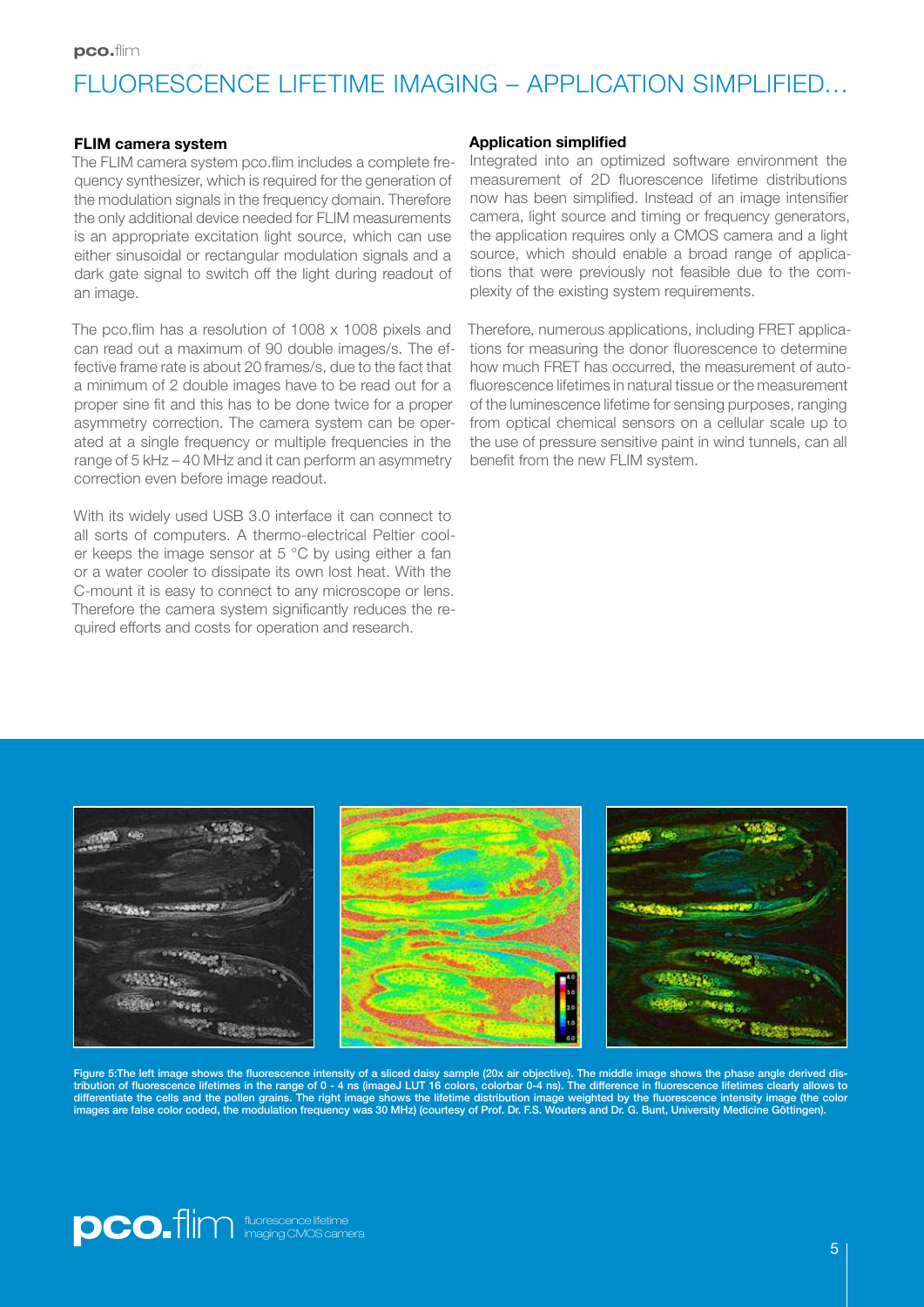# FLUORESCENCE LIFETIME IMAGING – APPLICATION SIMPLIFIED…

## Applications



Look@FLIM software – designed to use the pco.flim camera for homodyne frequency domain fluorescence lifetime imaging.



Endogenous fluorescence of a Convallaria (lily of the valley) slice sample. The image shows the endogenous fluorescence lifetime distribution derived from the measured phase angle in false color coding and weighted by the fluorescence intensity. The displayed lifetimes range from 0.5 - 4 ns.



HEK-293 cells co-expressing a fusion protein with Cyan Fluorescent Protein (CFP) and with Yellow Fluorescent Protein (YFP). Dimerization of this protein is detected by FRET as judged by the reduction in CFP lifetime. The image shows the fluorescence lifetime distribution derived from the measured phase angle in false color coding and weighted by the fluorescence intensity. The displayed range is from 0 – 4 ns (see color bar, courtesy of Prof. Dr. F.S. Wouters and Dr. G. Bunt, University Medicine Göttingen).

#### **Dimensions**

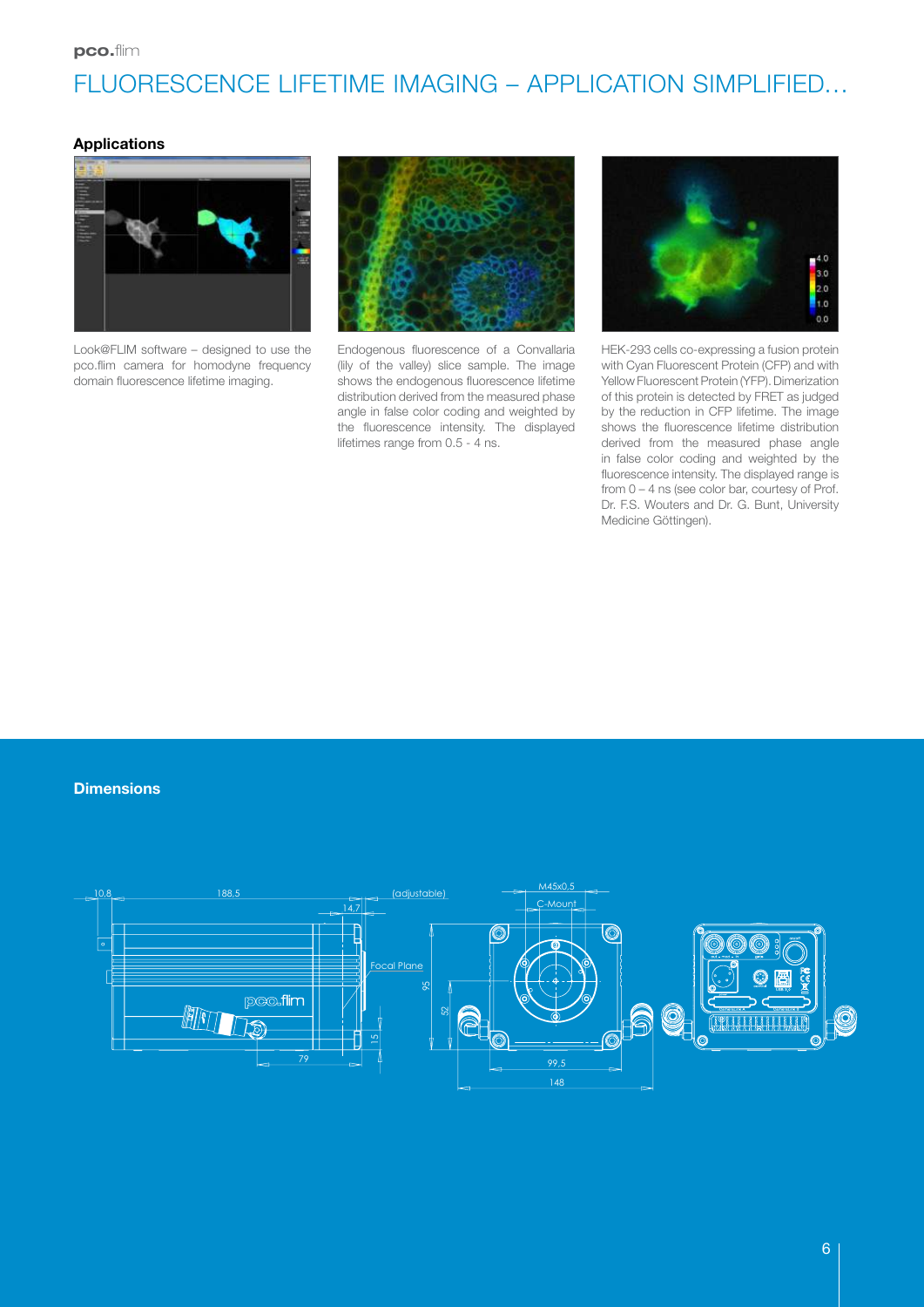# FLUORESCENCE LIFETIME IMAGING – APPLICATION SIMPLIFIED…

## Technical Data

The pco.flim camera system is the first luminescence lifetime imaging camera using a new modulatable CMOS image sensor. It offers all the required generation of frequency domain signals (5 kHz – 40 MHz) and also allows the use of external modulation signals in a limited frequency range (500 kHz – 40 MHz).

#### image sensor

| type of sensor              | CMOS                              |
|-----------------------------|-----------------------------------|
| image sensor                | proprietary                       |
| resolution ( $h \times v$ ) | 1008 x 1008 pixels                |
| pixel size (h x v)          | $5.6 \mu m \times 5.6 \mu m$      |
| sensor format / diagonal    | $5.7$ mm $\times$ 5.7 mm / 8.1 mm |
| shutter mode                | rolling reset / global exposure   |
| fullwell capacity           | 45 000 e <sup>-</sup> (typ.)      |
| readout noise               | 45 e- rms (typ.)                  |
| dynamic range               | > 1000:1(60dB)                    |
| quantum efficiency          | appr. 39 $%$ @ peak               |
| spectral range              | visible (tbd)                     |
| dark current                | $1100 e^{-/(s.pixel)}$            |
| <b>DSNU</b>                 | 49 e- rms                         |
| <b>PRNU</b>                 | 0.7%                              |
|                             |                                   |

It has a USB 3.0 interface for image data transfer and control of all camera operation modes. Further, a variety of trigger input / output signals for integration of the camera into any application framework is available. The next tables gives an overview of the performance data of the camera system.

#### camera

| max, frame rate               | 90 fps (2 tap readout)                               |
|-------------------------------|------------------------------------------------------|
| (full frame, full resolution) |                                                      |
| modulation frequency          | internal 5 kHz - 40 MHz                              |
|                               | external 500 kHz - 40 MHz                            |
| modulation signal shape       | sinusoidal / rectangular                             |
| exposure / shutter time       | 10 ns $-10s$                                         |
| dynamic range A/D             | 14 bit                                               |
| A/D conversion factor         | $3.2 e$ -/count                                      |
| region of interest            | steps of 16x1 pixel                                  |
| thermoelectrically cooled     | $+5^{\circ}$ C                                       |
| nonlinearity                  | $< 1\%$                                              |
| trigger input signals         | exposure start                                       |
|                               | (phase sequence trigger)                             |
| trigger output signals        | exposure, busy, gate (light enable)                  |
| modulation signal output      | 1 V <sub>peak-peak</sub> in 50 $\Omega$ , AC coupled |
| modulation signal input       | max. +/- 5 V in > 1 kΩ                               |
| data interface                | USB 3.0                                              |
|                               |                                                      |

#### general

| power supply              | 90  260 VAC (12 VDC opt.)        |
|---------------------------|----------------------------------|
| power consumption         | 40 W max.                        |
| weight                    | 2.4 kg                           |
| ambient temperature       | $+5^{\circ}$ C + 40 $^{\circ}$ C |
| operating humidity range  | 10 %  90 % (non-condensing)      |
| storage temperature range | $-20 °C + 70 °C$                 |
| optical interface         | C-mount                          |
| CE / FCC certified        | yes                              |

#### Camera Views